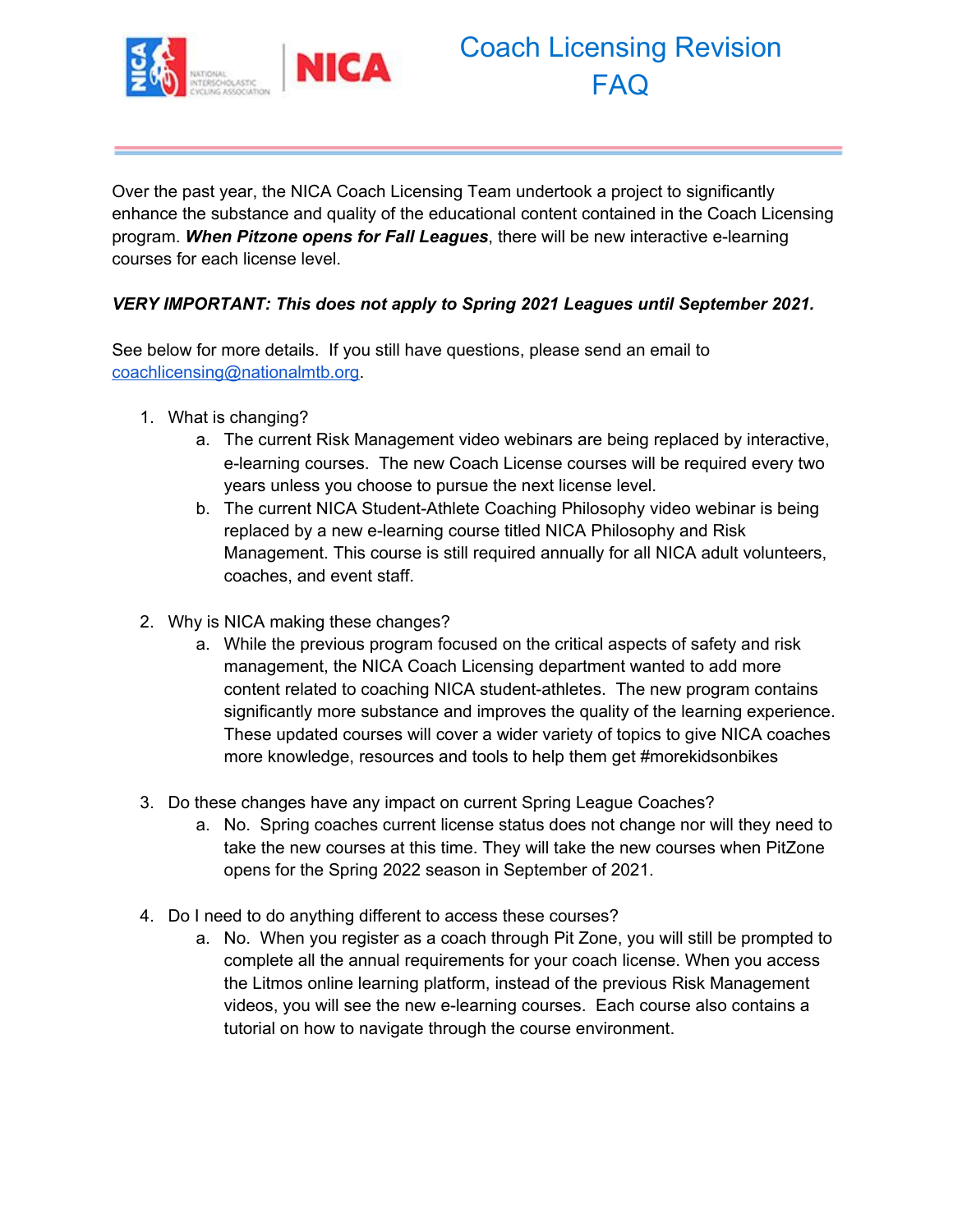

# Coach Licensing Revision FAQ

- 5. Are the license level requirements changing?
	- a. Slightly. All the current requirements remain the same except that Coach License Level courses are now required every two years to maintain that license level. See the Coach [Licensing](https://www.nationalmtb.org/coaches-license-program/) Program page on the NICA Website for more detailed information on Licensing Requirements.
- 6. How does this impact returning coaches?
	- a. Just like in prior years, returning coaches will complete the following requirements:
		- i. Participation Agreement
		- ii. Pay any applicable Coach License Membership Fees
		- iii. [Background](https://www.nationalmtb.org/background-check/) Check (click for more details)
		- iv. [Concussion](https://www.nationalmtb.org/coaches-license-program/#CDC%20Concussion%20Course) Training (click for more details)
		- v. Athlete Abuse Awareness video series (every two years)
		- vi. NICA Philosophy and Risk Management e-learning course (*This replaces the NICA Student-Athlete Coaching Philosophy video webinar)*
	- b. In Litmos, coaches will find and open the Learning Pathway corresponding to their most recent license level. After completion, their license will be renewed at the previous level.
		- i. After completion, coaches can either work towards fulfilling the requirements of the next license level or;
		- ii. Stay at their current license level where they will be required to take that license level course every two years.
- 7. How does a coach pursue the next Coach License Level?
	- a. Returning coaches will see all courses and can select the course at their desired license level.
		- i. For example, Coach Jim is a returning Level 2 Coach. On March 1st, 2021 he completes the Level 2 course to maintain his current license level. He can then work towards his Level 3 License by working through the Level 3 Learning Pathway.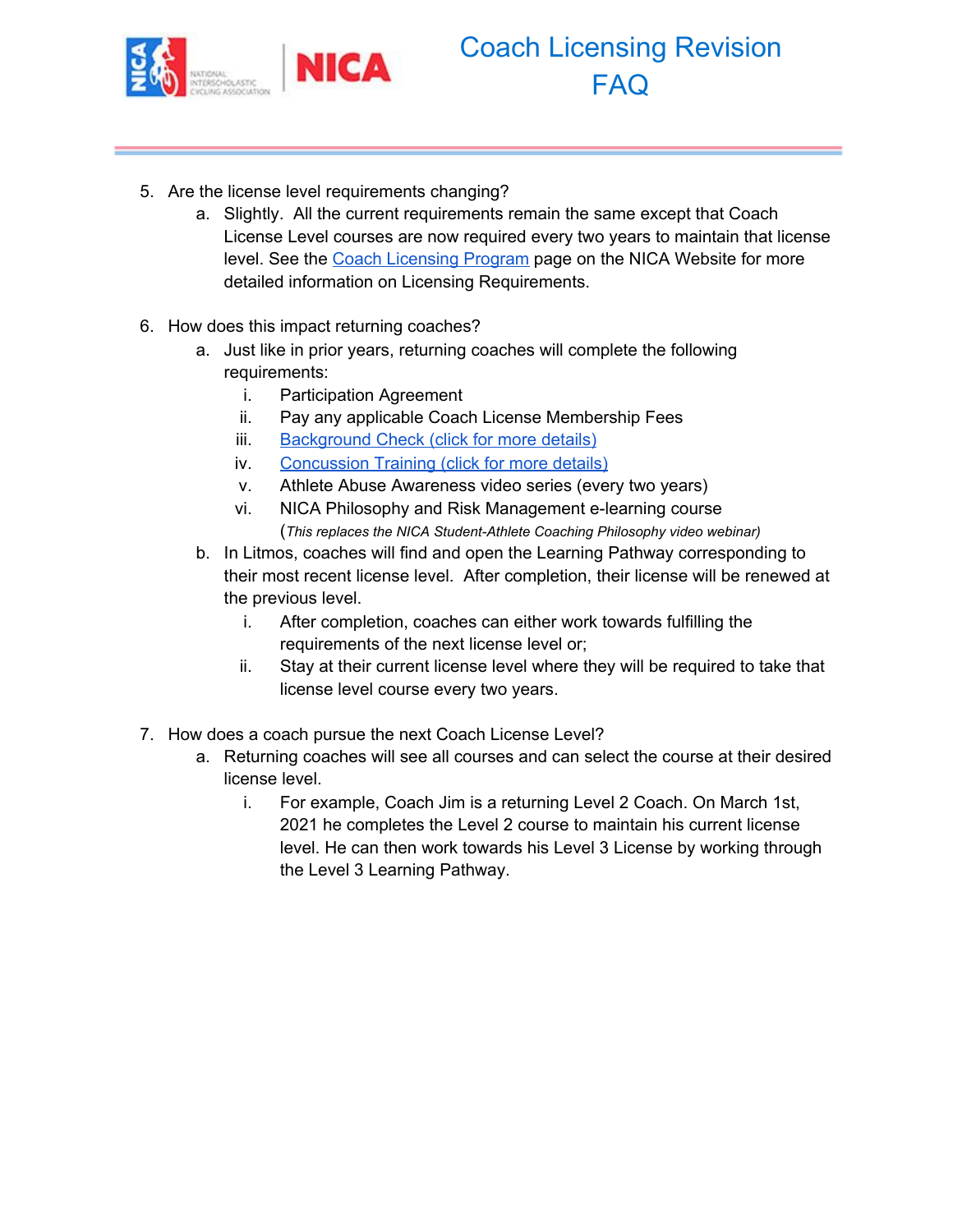

- 8. Can a coach take a lower license level course if they want?
	- a. Yes, extra learning is always encouraged! Again, when a coach enters Litmos, they will have access to all license level courses. If they choose to take a lower level course after completing their current level course, they can get CEU credit by downloading the certificate at the end of the course and uploading to their PitZone profile.
		- i. For example, Coach Sam is a returning Level 3 Coach. He completes his Level 3 Course to retain his Level 3 License for the Fall 2021 Season. He is so stoked on the new course material that he really wants to check out the Level 1 and 2 courses. He takes those courses, downloads a certificate of completion from each one, then uploads the certificates to his PitZone profile for CEU credit. He learned more stuff and got credit!
	- b. The CEU Credit will be awarded as follows:
		- i. Level 1= 2 CEU credits
		- ii. Level 2= 4 CEU credits
- 9. What is the effect on new coaches?
	- a. New coaches shouldn't notice anything different since they haven't seen the previous version of the coach licensing program!
- 10. When does the 2 year cycle for retaking a course begin?
	- a. It starts on the date a course is completed. The expiration date will appear in a coaches PitZone profile. Depending on when the course is completed, they may need to retake a course in the middle of a season in two years.
	- b. If a coach takes the next higher level course in the middle of their two year cycle, the "clock" resets and they will retake their new license level course two years from that completion date.
	- c. For example, Coach Mary is a Level 2 coach from the previous season.
		- i. On March 27th 2021, she completes the License Level 2 course in Litmos. She would need to retake the Level 2 course by March 27th, 2023 to stay at Level 2.
		- ii. During the season, Mary decides to complete her Level 3 license. She finishes the License Level 3 online course on September 14th, 2021. She would now need to retake the Level 3 course by September 14th, 2023 to maintain her Level 3 License.
- 11. Will I need to upload anything?
	- a. The new e-learning courses do NOT require any additional certificate or verification upload. Completion of the Course and all other requirements in the Learning Pathway will automatically update your Pit Zone profile.
	- b. You will still need to upload certificates for verification of Concussion Training, First Aid/WFA, CPR, OTB Skills Clinics, Leader Summit Attendance and CEU's.